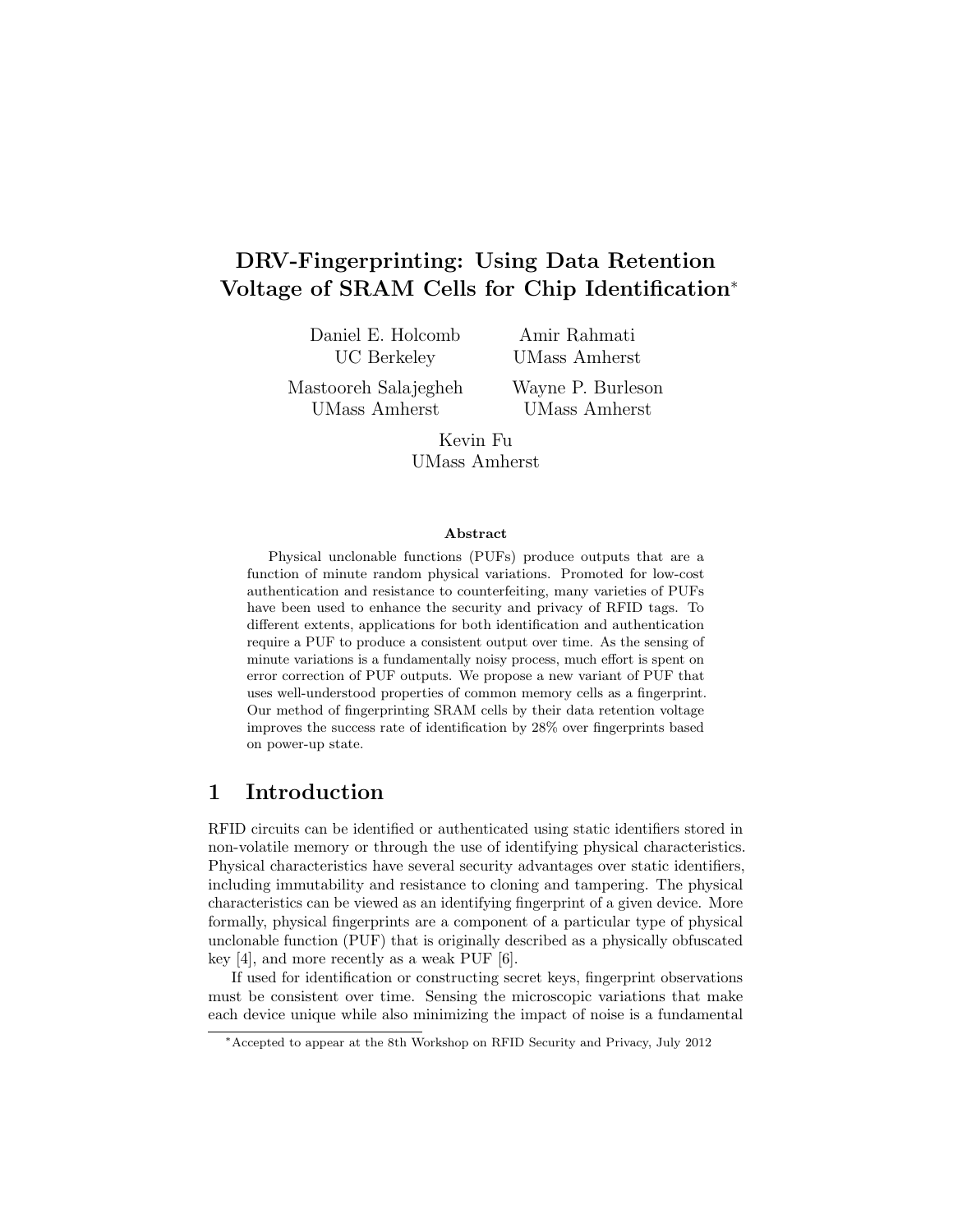concern in PUFs. Much effort is spent on error correction of somewhat-unreliable fingerprints or PUF outputs. Error correcting codes are expensive in terms of the number of raw bits required to create a reliable key, and more so if the number of correctable errors must be large. Toward this goal, we present a new fingerprinting method that is more reliable across trials than comparable previous approaches.

In this work we propose a new method for chip fingerprinting that uses Data Retention Voltage (DRV) in SRAM as the identifier. The DRV of an SRAM is the minimum voltage at which its cells can retain state. DRV fingerprints are found to be more informative than other approaches for fingerprinting SRAM that have been proposed in research  $[6, 8]$  and commercially.<sup>1</sup> The physical characteristics responsible for DRV are imparted randomly during manufacturing and therefore serve as a natural barrier against counterfeiting. The proposed technique has the potential for wide application, as SRAM cells are among the most common building blocks of nearly all digital systems including smart cards and programmable RFID tags.

The contributions of this work are as follows:

- Demonstrating that the DRVs of SRAM cells are consistent fingerprints capable of identifying devices among a population.
- Demonstrating that DRV fingerprints make use of physical variations in a way that is similar to SRAM power-up fingerprints, but that DRV fingerprints have the potential for more accurate identification.

The remainder of this paper is structured as follows: Section 2 introduces data retention voltage. Section 3 explains how the DRVs of SRAM cells are characterized. Section 4 evaluates DRV fingerprinting using experimental data. Sections 5 and 6 review related work and present directions for future work.

## 2 Data Retention Voltage

A data retention failure is said to occur when an SRAM cell spuriously flips state due to insufficient supply voltage. The data retention voltage (DRV) of an SRAM array signifies the minimum supply voltage at which all SRAM cells can store arbitrary state. DRV is studied in the literature as a limit to supply voltage scaling. Various simulation models [25, 2, 12] and silicon measurements [15] show modern SRAM DRVs to be under 300mV. Most previous literature focuses on cases where the supply voltage of the circuit remains safely above DRV. While remaining above DRV, the supply voltage can be adjusted to reduce leakage power [3], compensate for manufacturing variability [12], or compensate for environmental variations [25].

Each SRAM cell uses the positive feedback of cross-coupled inverters to hold state on two complementary storage nodes. Retention failures occur at low supply voltages because the low voltage weakens the positive feedback of the cross-coupled inverters. Due to asymmetric process variation, at some low

<sup>1</sup>http://www.intrinsic-id.com/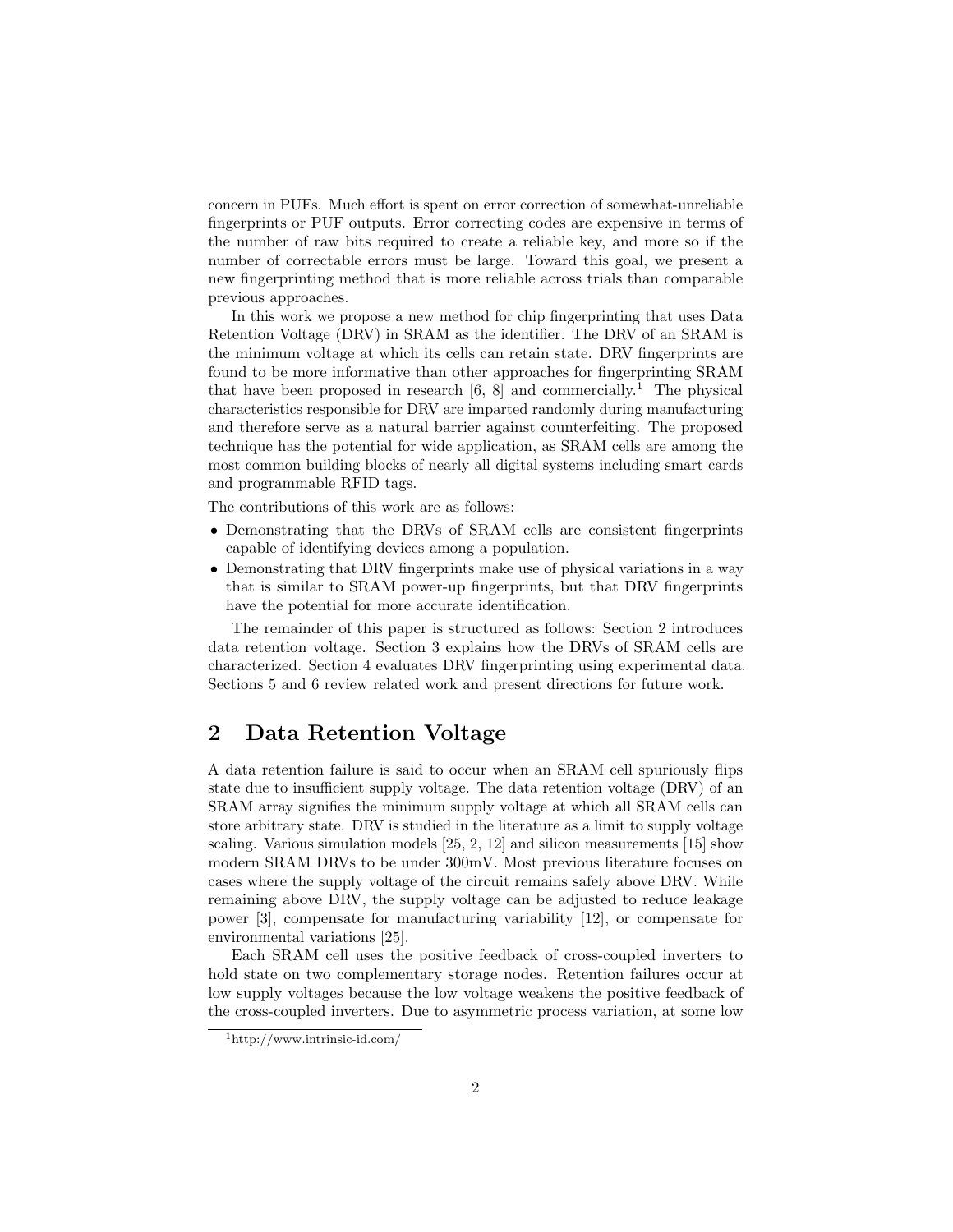

Figure 1: The joint probability distribution function over all cells of the two variables  $(v_c^0$  and  $v_c^1)$  comprising a DRV characterization. The distribution is determined experimentally using Algorithm 1, and shows that a large fraction of cells have the minimum possible value of  $20mV$  for either  $v^0$  or  $v^1$ , but none have the minimum value (or near-minimum values) for both. A cell with a minimum value for  $v^0$  or  $v^1$  is a cell that retains one written state across all test voltages.

supply voltages a transition from a written state to the opposite state becomes inevitable; observations about the direction of such transitions and the voltages at which they occur are the basis for DRV fingerprints. Any collection of SRAM cells has a distinctive DRV fingerprint because of its unique random process variation.

## 3 Characterizing the DRV of an SRAM Cell

The DRVs of SRAM cells are characterized by repeatedly lowering the SRAM supply voltage and observing the highest voltage at which each cell fails. If the SRAM supply node also supplies the processing core, then the low voltages used for the characterization will cause the core to reset and lose its state. Our experiments avoid this difficulty by using non-volatile memory to maintain persistency across the low voltages. However, a custom integrated circuit designed for DRV fingerprinting can also avoid this difficulty by using an SRAM supply node that is decoupled from the nominal supply node of the processor. This is often done, for example, in power-gated circuits where unused on-chip functional blocks are turned off entirely while the chip as a whole remains powered.

We characterize the DRV of an SRAM cell c with a pair  $\langle v_c^0, v_c^1 \rangle$ . Each  $v_c^w$ in the pair represents the highest voltage at which cell  $c$  will have a retention failure after state w is written to it. In principle,  $v_c^0$  and  $v_c^1$  are real-valued; but in practice, we approximate each using one of  $N = (300mV - 20mV)/\Delta$  discrete values as shown in Algorithm 1. With  $\Delta$  set at 10mV, the  $N = 28$  possible values for  $v_c^0$  and  $v_c^1$  are  $\{20mV, 30mV, \ldots, 290mV\}$ . The frequency of observing different DRV pairs is shown in the joint probability distribution function of variables  $v_c^0$  and  $v_c^1$  in Fig. 1.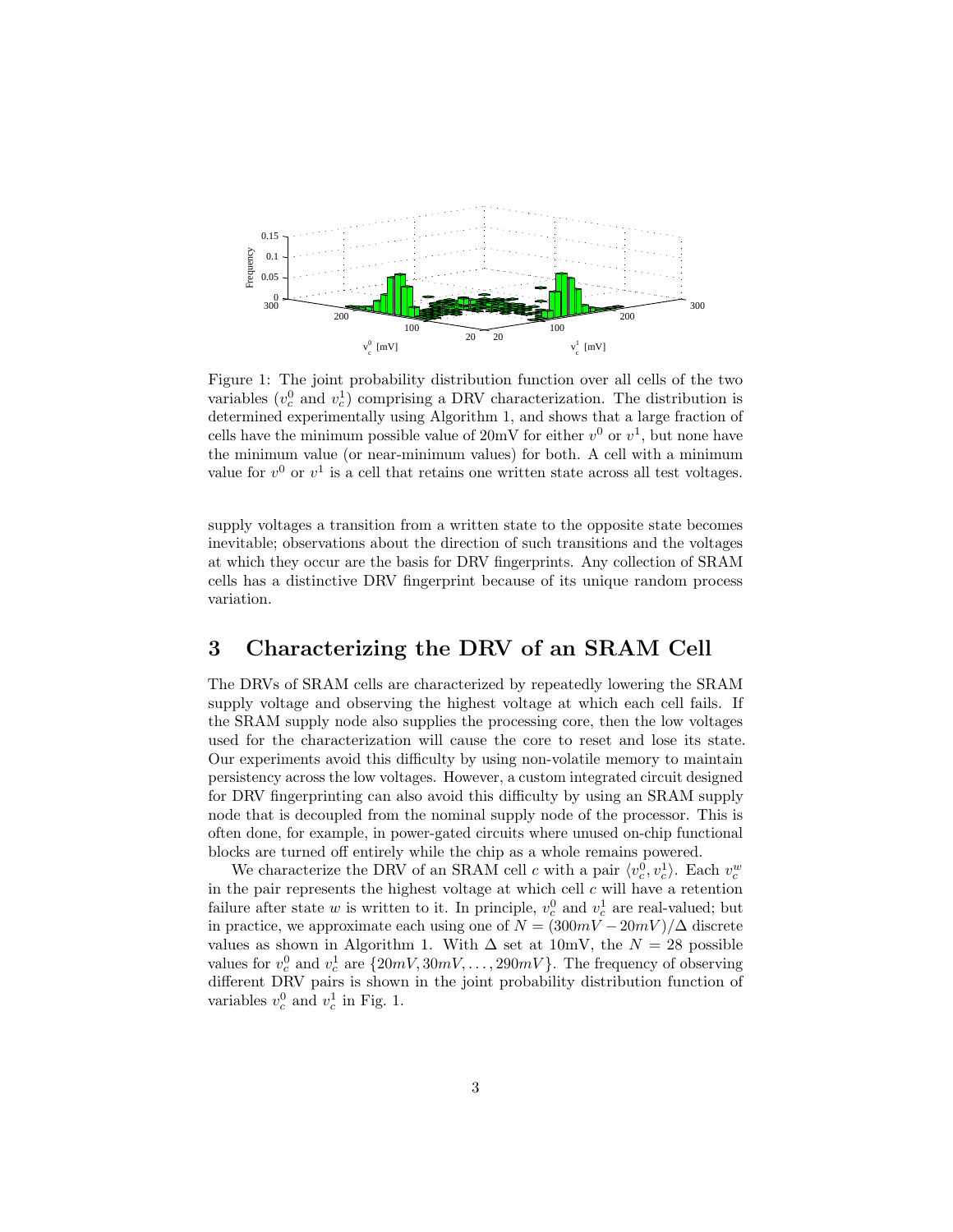Algorithm 1 Characterize the DRV fingerprint of a set of SRAM cells.

**Prerequisite:**  $C - a$  set of SRAM cells **Ensure:**  $v_c^0, v_c^1$  – the DRV characterizations of each SRAM cell  $c \in C$ . 1: Let  $V_{nom}$  be the nominal supply voltage  $(V_{dd})$  for the chip 2: Let  $s_c$  refer to the logical state of SRAM cell  $c \in C$ . 3: Let  $s'_{c}$  refer to the logical state of NVM cell that corresponds to SRAM cell  $c$ . 4: for  $w = 0.1$  do 5: for  $c \in C$  do 6:  $s_c \leftarrow w$  {write w into SRAM cell}  $7:$  $s_c' \leftarrow w$ {write  $w$  into NVM cell} 8:  $v_c^w$  $\{$ value used if no retention failure observed $\}$ 9: end for 10:  $v_{test} \leftarrow 300mV$  {initialize test voltage} 11: while  $v_{test} > 20mV$  do 12: lower chip voltage from  $V_{nom}$  to  $v_{test}$ 13: wait for  $t_{wait}$  seconds 14: raise chip voltage from  $v_{test}$  to  $V_{nom}$ 15: for  $c \in C$  do 16: **if**  $(s_c = \neg w) \land (s'_c = w)$  then 17: SRAM cell c had a retention failure from state w at voltage  $v_{test}$ , but previously had no failure at voltage  $v_{test}+\Delta$ . Therefore  $v_{test}$  approximates the largest voltage that induces a retention failure after writing w. 18: v  $v_c^w \leftarrow v_{test}$ 19: end if  $20:$  $s_c' \leftarrow s_c$  $\{write SRAM to NVM\}$ 21: end for 22:  $v_{test} \leftarrow v_{test} - \Delta$  {try a lower voltage next} 23: end while 24: end for

### 3.1 Experimental Setup

We examine the DRV of SRAM cells using Algorithm 1 implemented as follows: A microcontroller runs a program that sets all available memory bits to either 1 or 0. The supply voltage is then decreased to a value between 300mV and 20mV  $(\Delta = 10mV)$  for 5 seconds. When supply voltage is restored to 3V, the program stores the content of SRAM to the flash memory. Note that we conservatively use  $t_{wait} = 5s$  to avoid missing marginal failures. Simulations by Nourivand et al. [12] using a procedure similar to Algorithm 1 show that waiting for  $t_{wait} = 2ms$  at a reduced supply voltage is sufficient to observe retention failures. An Agilent U2541A-series data acquisition (DAQ) unit controls the supply voltage and the timing of when voltage is raised and lowered. Thermal tests are conducted inside of a Sun Electronics EC12 Environmental Chamber [22], and an OSXL450 infrared non-contact thermometer [13] with  $\pm 2^{\circ}$ C accuracy is used to verify the temperature. All experiments use instances of Texas Instruments MSP430 F2131 microcontrollers with 256 bytes of SRAM, of which 240 bytes are available for DRV fingerprinting. The DRV of each cell is characterized 20 times. The total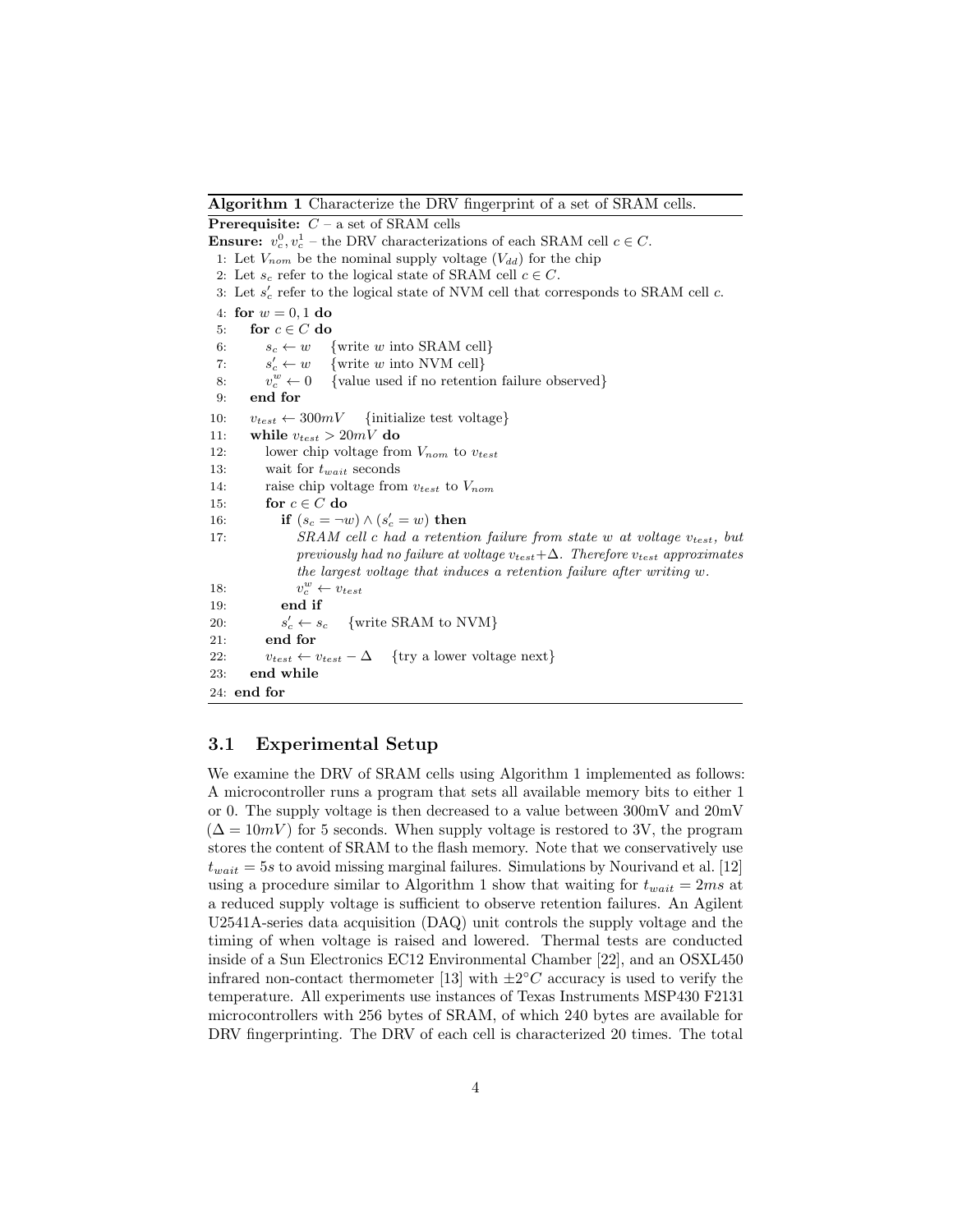| Outcome                   |  |         |        | Outcome                     |  |         |        |
|---------------------------|--|---------|--------|-----------------------------|--|---------|--------|
| $\langle v^0_c$           |  | $v_c^1$ | Freq.  | $\langle v^0_c$             |  | $v_c^1$ | Freq.  |
| $\langle130mV$            |  | 100mV   | 0.0096 | $\langle 20mV$              |  | 130mV   | 0.0893 |
| $^{\prime}120mV$          |  | 100mV   | 0.0076 | $\langle 20mV$              |  | 120mV   | 0.0719 |
| $\langle130mV$            |  | 110mV   | 0.0070 | $^{\prime}130mV$            |  | 20mV    | 0.0685 |
| $\langle120mV$            |  | 110mV   | 0.0070 | $\langle 20mV$              |  | 140mV   | 0.0651 |
| (a) Most common weak DRVs |  |         |        | (b) Most common strong DRVs |  |         |        |

Table 1: The 4 most commonly observed weak and strong DRV characterizations, and the probability of observing each in a randomly selected trial.

runtime to characterize all 240 bytes of SRAM on a chip once using Algorithm 1 is given by  $t_{proc}$  in Eq. 1, and is 140 seconds for the conservative case of  $\Delta = 10mV$ and  $t_{wait} = 5s$ .

$$
t_{proc} = t_{wait} \times \frac{300mV - 20mV}{\Delta}
$$
 (1)

### 3.2 Information Content of SRAM Cell DRV

The DRV of each cell has  $N^2$  possible outcomes representing all combinations of N outcomes for  $v_c^0$  and the N outcomes for  $v_c^1$  (in our case  $N = 28$ ). The DRV of each cell is then a random variable X with  $N^2$  outcomes denoted  $x_0$  through  $x_{N^2-1}$ . The total entropy  $H(X)$  is the expected information value of the DRV of an unknown cell. Entropy depends (per Eq. 2) on the probabilities of each DRV outcome, denoted  $p(x_i)$ . In the ideal case where all  $N^2$  outcomes are equally likely (e.g.  $p(x_i) = 1/N^2$  for all  $x_i$ ), each DRV would have almost 10 bits of entropy. Applying Eq. 2 to the decidedly non-uniform outcome probabilities of Fig. 1 shows the actual entropy of a DRV to be 5.12 bits. The most frequently observed DRV outcomes are given in Table. 1.

Eq. 1 shows that runtime is inversely proportional to  $\Delta$ , so we consider the information loss from making  $\Delta$  larger than 10mV. Fig. 2 shows the ideal and actual entropy of DRV characterizations when different values of  $\Delta$  are used. In the extreme case where  $\Delta = 140mV$ , variables  $v_c^0$  and  $v_c^1$  are each restricted to the values  $\{20mV, 160mV\}$ , so the ideal entropy of the DRV is equivalent to 2 flips of a fair coin. The values of  $\Delta$  used in Fig. 2 are chosen on account of being unambiguously recreatable from the  $\Delta = 10mV$  data.

$$
H(X) = -\sum_{i=1}^{n} p(x_i) \log p(x_i)
$$
 (2)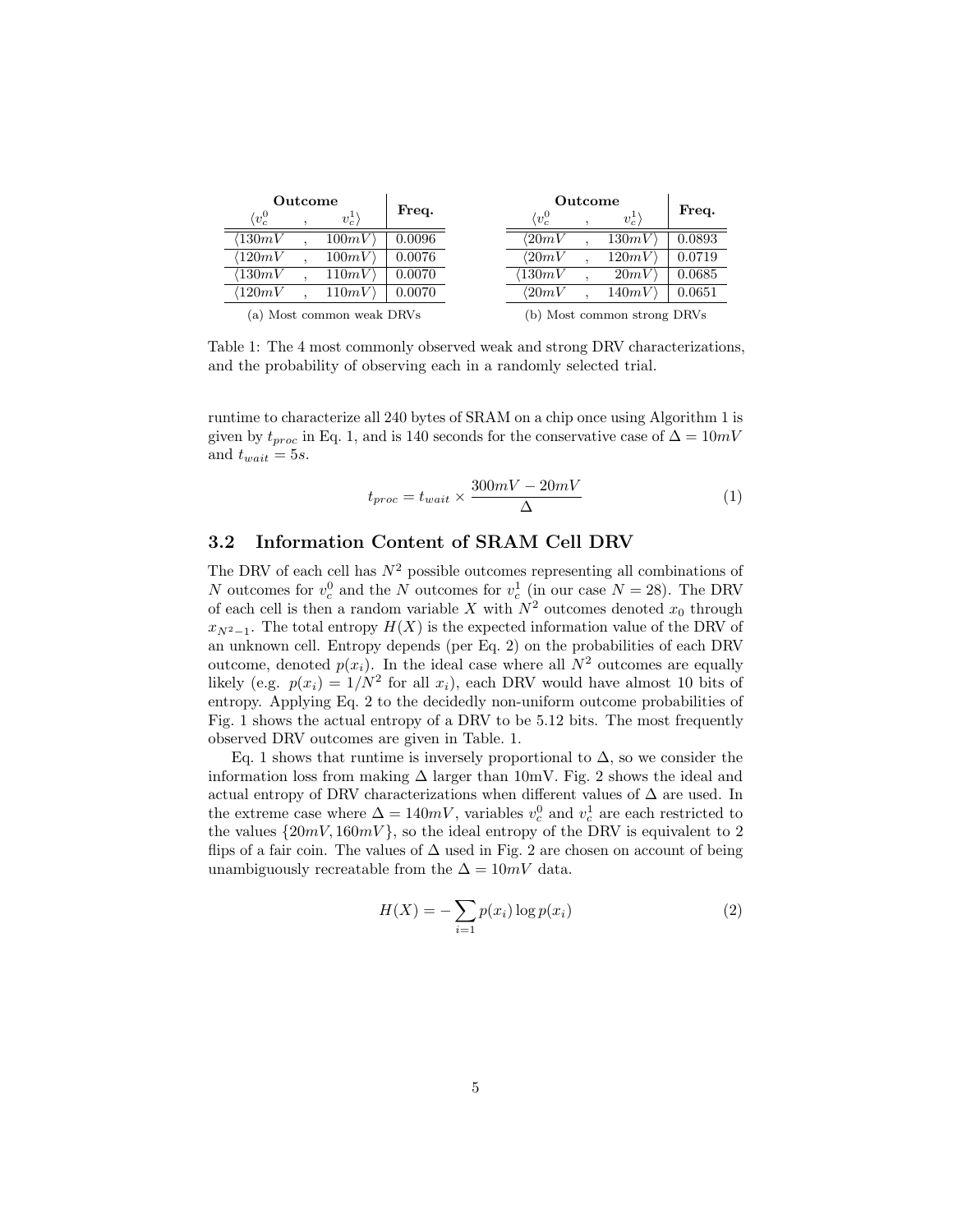

Figure 2: Sweeping  $\Delta$  from 10mV to 140mV shows that a loss of measurement precision reduces entropy of each cell's DRV characterization.

#### 3.3 Observations about Strong and Weak Cells

We abstract the  $N^2$  possible DRV characterizations (Fig. 1) into three classes<sup>2</sup> that are sufficient to demonstrate general observations about all DRVs:

- A strongly 0 DRV characterization is a pair  $\langle v_c^0, v_c^1 \rangle$  such that  $v_c^0 = 20mV$ and  $v_c^1 > 20mV$ . A strongly 0 DRV indicates that no retention failure occurs at any voltage  $v_{test}$  after state 0 is written.
- A strongly 1 DRV characterization is a pair  $\langle v_c^0, v_c^1 \rangle$  such that  $v_c^0 > 20mV$ and  $v_c^1 = 20mV$ . A strongly 1 DRV indicates that no retention failure occurs at any voltage  $v_{test}$  after state 1 is written.
- A weak DRV characterization is a pair  $\langle v_c^0, v_c^1 \rangle$  such that  $v_c^0 > 20mV$  and  $v_c^1 > 20mV$ . A weak DRV indicates that a failure is observed at some voltage  $v_{test}$  after each state is written.

The variation-dependent behavior of an SRAM cell occurs somewhere between 20mV and 300mV for each cell; above 300mV all cells can reliably hold either the 0 or the 1 state, and below 20mV no cells can do so. When a cell produces a strongly 0 or strongly 1 characterization, it means (per Algorithm 1) that for one written state the supply voltage is lowered all the way through the sensitive region down to 20mV and then raised back up without causing a failure. A strongly 0 or strongly 1 characterization therefore indicates a strong preference for one state over the other at all supply voltages. A weak characterization is when each written state flips at some voltage within the sensitive region, and neither state can be retained down to 20mV.

Both strong and weak DRV characterizations are largely repeatable across trials. Fig. 3 shows the distribution of DRVs produced by randomly selected cells for which the first DRV produced is one of the 4 most commonly observed weak DRVs from Table 1a; each plot shows the conditional probability distribution of

<sup>&</sup>lt;sup>2</sup>Note that no observation of  $\langle v_c^0, v_v^1 \rangle = \langle 20mV, 20mV \rangle$  is ever made, so we do not include this outcome in any of the three cases.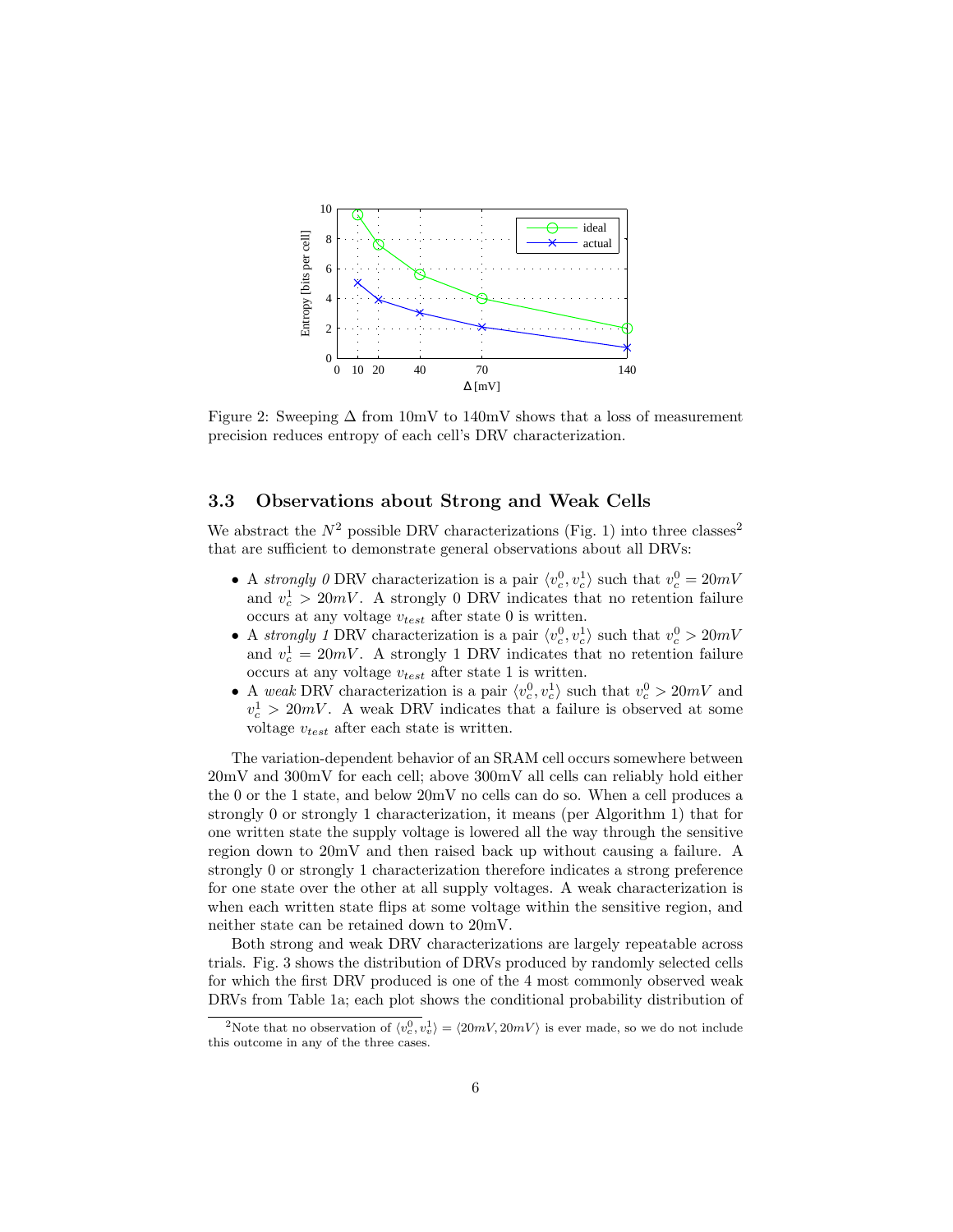a subsequent DRV characterization. Occasionally the same cells that produce a weak DRV produce a strong DRV in subsequent trials. Fig. 4 shows the same analysis for the 4 most commonly observed strong DRVs; none of the cells subsequently produces the opposite strong characterization.



Figure 3: For each of the 4 most frequently observed weak DRVs (see Table 1a), the DRV in a second trial from a cell that produced the frequently observed DRV in a first trial.

### 3.4 Relation to Power-up State

It is known that SRAM cells consistently power-up to the same state [6, 8] in a majority of trials. Cells with highly reliable power-up states tend to be the same cells with strong DRV characterizations. Fig. 5 shows the mean power-up state over 28 trials for cells that produced a strongly 0 or strongly 1 DRV characterization. Among cells with strongly 0 DRV, 98.6% power-up to the 0 state in all 28 power-up trials (Fig. 5a). Similarly, 95.1% of cells characterized as strongly 1 consistently power-up to the 1 state (Fig. 5a). Although a strong DRV fingerprint is correlated to power-up tendency, the DRV provides a more informative identifier than does power-up by providing information about the maximum voltage at which the unfavored state cannot be reliably stored.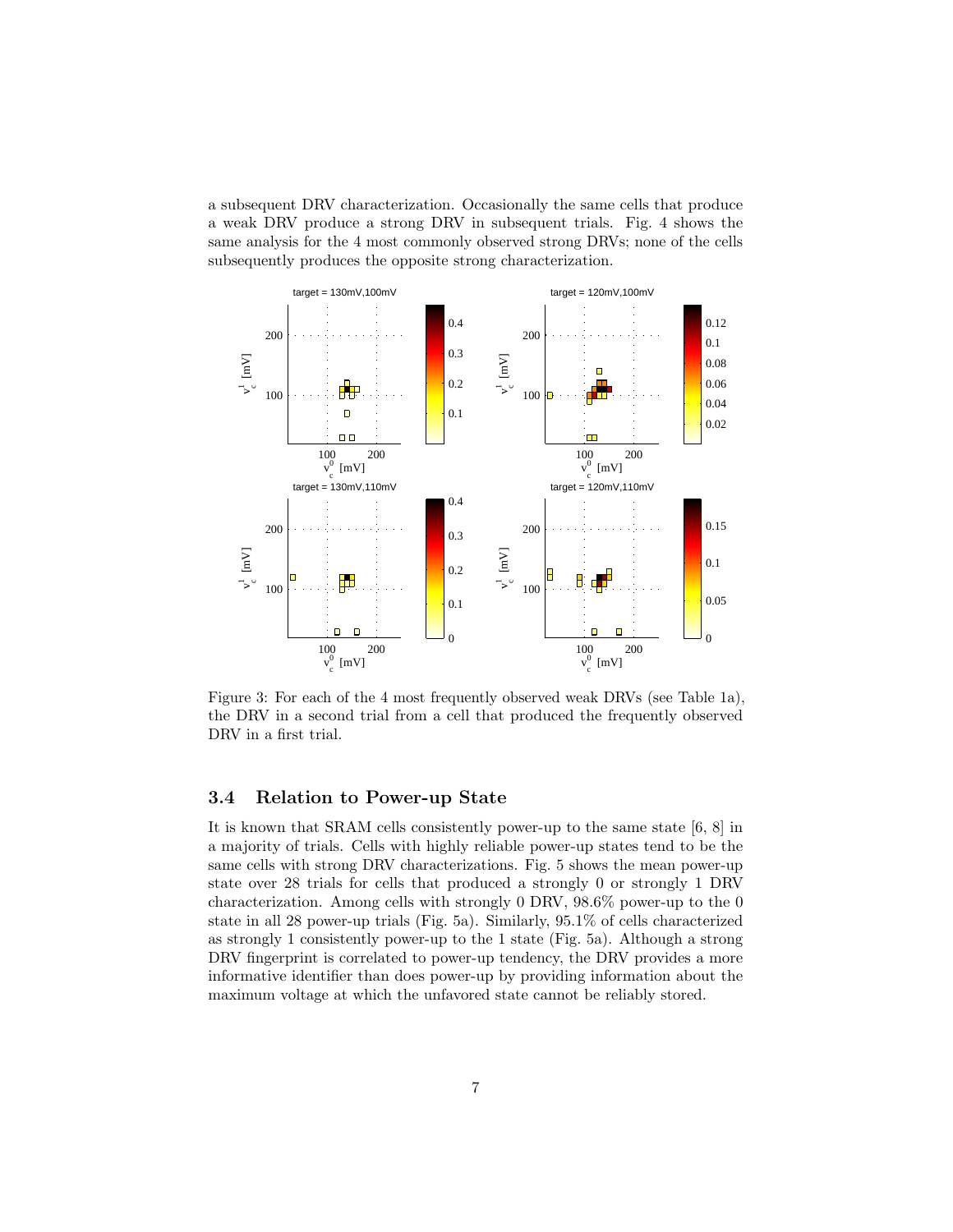

Figure 4: For each of the 4 most frequently observed strong DRVs (see Table. 1b), the DRV in a second trial from a cell that produced the frequently observed DRV in a first trial.

# 4 Fingerprint Matching

A DRV fingerprint is obtained from a single characterization of a set of adjacent cells within an SRAM. A  $k$ -bit fingerprint  $F_i$  comprises cell characterizations  $\langle v_i^0, v_i^1 \rangle, \langle v_{i+1}^0, v_{i+1}^1 \rangle, \ldots, \langle v_{i+k-1}^0, v_{i+k-1}^1 \rangle$ . The difference between fingerprints is the sum of the differences between their corresponding single-cell characterizations. Recalling that each DRV is a point  $\langle v_c^0, v_c^1 \rangle$  in 2-dimensional space, we define the distance between two DRVs according to the square of their distance along each dimension (Eq. 3). For comparison, a second metric used is the Hamming distance between power-up trials; this is shown by Eq. 4, where  $p_i$  is the state of the  $i^{th}$  bit of SRAM after a power-up.

$$
d1(F_i, F_j) = \sum_{n=0}^{k-1} \left( v_{i+n}^0 - v_{j+n}^0 \right)^2 + \left( v_{i+n}^1 - v_{j+n}^1 \right)^2 \tag{3}
$$

$$
hd(F_i, F_j) = \sum_{n=0}^{k-1} p_{i+n} \oplus p_{j+n}
$$
 (4)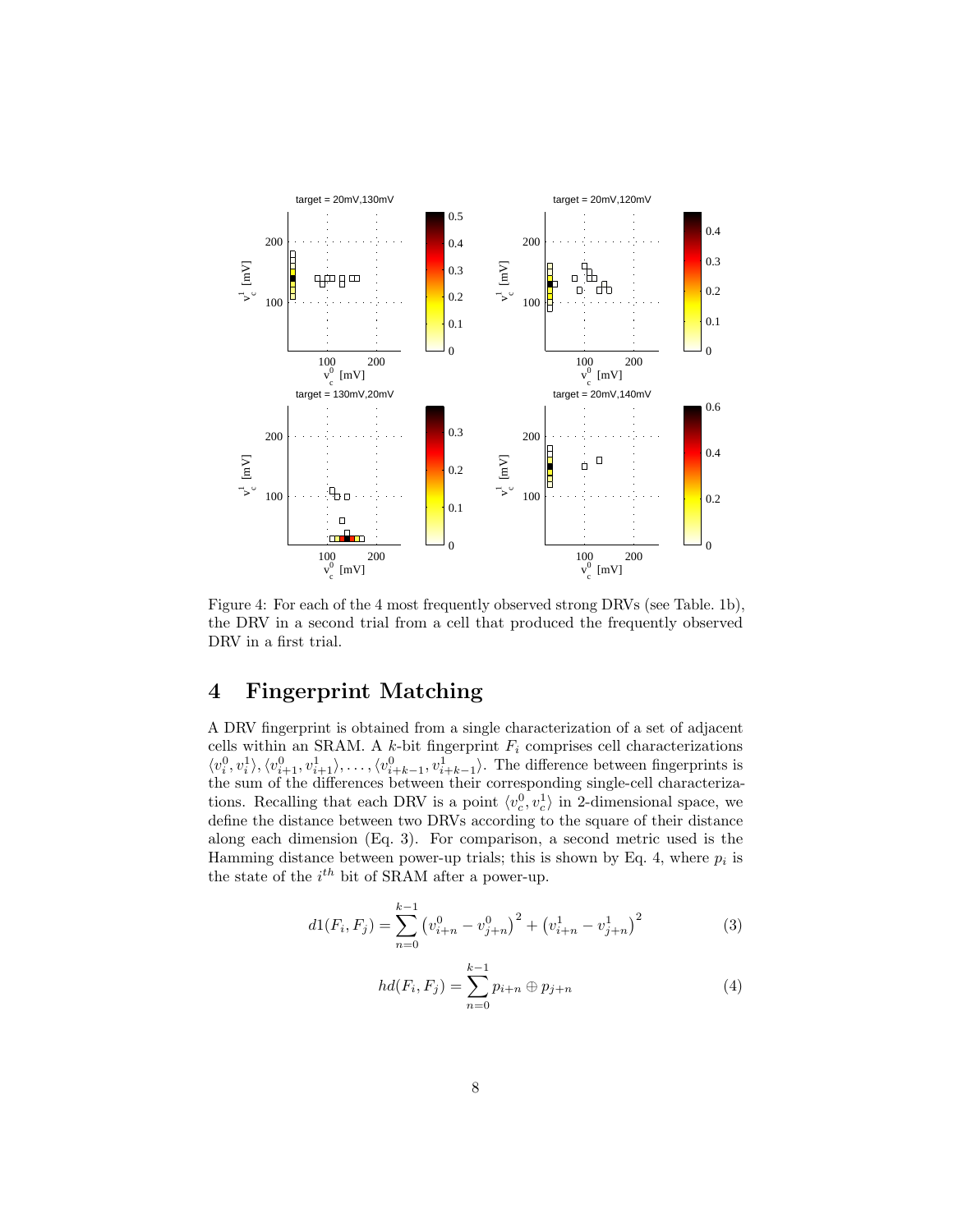

Figure 5: The plot at left shows that 98.6% of SRAM cells that produce a strongly 0 DRV reliably power-up to state 0, as observed by a mean power-up state of 0. The plot at right shows that 95.1% of cells with strongly 1 DRVs reliably power-up to state 1. The DRV is from a single trial of the cell, and the mean power-up state is measured over 28 power-up trials.

|            | Strongly 0 | Weak     | Strongly 1 |
|------------|------------|----------|------------|
| Strongly 0 | 35.80%     | $3.10\%$ | በ በበሟ      |
| Weak       |            | 24.98\%  | 2.48%      |
| Strongly 1 |            | -        | 33.64\%    |

Table 2: Probability of different pairwise outcomes when 2 DRV fingerprints are taken from a randomly chosen cell. Over the 5000 samples collected, no cell ever has a DRV that is strongly 1 in one trial and strongly 0 in another, but 5.6% of outcomes have one strong and one weak DRV.

### 4.1 Identification at Nominal Temperature

Ė

At the nominal operating temperature of  $29\degree C$ , three experiments compare DRV fingerprints with power-up fingerprints. These experiments are explained in the following subsections; the first shows the histograms of distances between fingerprints, and the second and third evaluate the accuracy of distance-based matching.

#### 4.1.1 Histogram of Distances Between Fingerprints

A first experiment shows that DRV fingerprints are repeatable and unique, as is necessary for successfully identifying chips within a population. Within-class pairings are of multiple fingerprints generated by the same set of cells on the same device. Between-class pairings are from different sets of cells on the same device, or from any sets of cells on different devices. The similarity of any two fingerprints is quantified by a distance, and this distance is the basis for determining the correct identity of a fingerprint. If within-class fingerprint pairings consistently have smaller distances than between-class pairings, then it is possible to determine identity by choosing an appropriate threshold that separates the two classes. The histograms of within-class and between-class distances for DRV and power-up fingerprints are shown in Fig. 6. These histograms represent all data collected from the MSP430F2131 microcontrollers at room temperature. The distances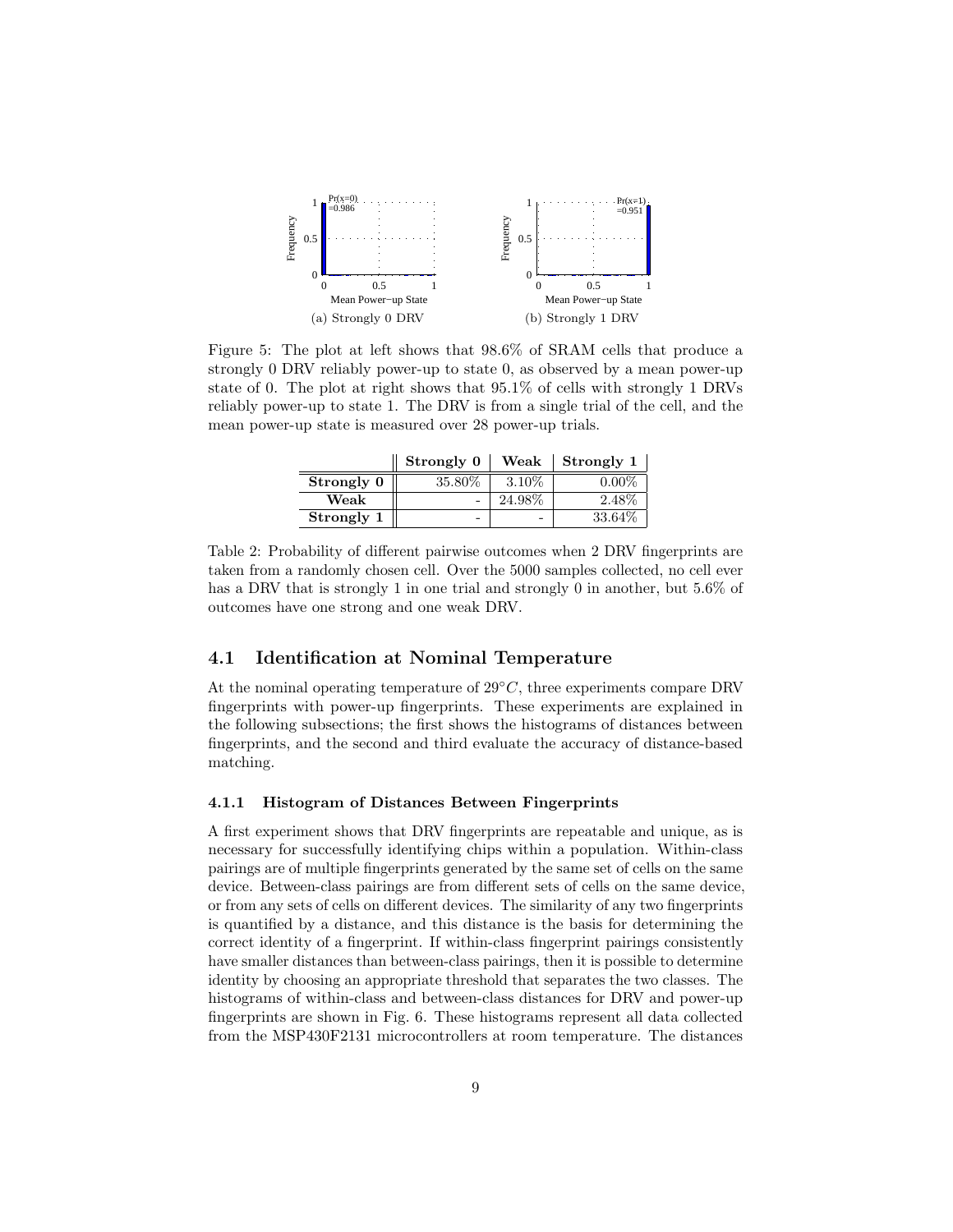on the x-axes are not directly comparable across metrics; of importance is only whether the two classes are clearly separable within each plot.

#### 4.1.2 Accuracy of Top Match

The next experiment performed at nominal temperature evaluates how reliably a single within-class DRV fingerprint can be identified among a population. This experiment matches a single 16-bit target fingerprint against a population containing another fingerprint from the same cells and one fingerprint from each of the 239 remaining locations across 2 chips. A positive result occurs if the closest match among the 240 possibilities is from the same SRAM cells as the target. The results of the top match experiment are shown in Table 3; the column labelled "co-top" shows the percentage of trials where there are multiple top matches and one of them correctly matches the target. Multiple top matches are relatively common in Hamming distance matching due to the small number of possible distances between fingerprints. Compared to power-up fingerprints, matching based on DRV fingerprints is 28% more likely to have the correct match be closer to the target (i.e. separated by a smaller distance) than all incorrect matches.

|          | top   |                          | $\cosh$ misidentified |
|----------|-------|--------------------------|-----------------------|
| DRV      | 99.7% | $\overline{\phantom{0}}$ | $0.3\%$               |
| Power-up |       | 24. .                    | -67                   |

Table 3: Over 300 trials with a population of 240 16-bit fingerprints, DRV identification returns the fingerprint that correctly matches the target more reliably than power-up state identification. Matching based on power-up state more frequently returns a misidentified fingerprint, or returns multiple fingerprints among which one is the correct match (denoted "co-top").

#### 4.1.3 Precision and Recall

The top match experiment is generalized to the case of identifying multiple correct matches among a larger population, and again shows DRV fingerprints to outperform power-up fingerprints. In this experiment, our goal is to find all correct matches in the population, without also finding too many incorrect matches. In doing so, the distance that is considered to be the threshold between a correct and incorrect match can be adjusted. If the threshold is too low then correct matches may not be identified, but if the threshold is too high then false positives will occur. Recall refers to the fraction of within-class pairings under the threshold, and precision refers to the fraction of pairings under the threshold that are within-class. Increasing the threshold will sacrifice precision for recall, and decreasing the threshold will sacrifice recall for precision. An ideal result is for both precision and recall to be 1; this result occurs if all correct matches are identified as within-class (perfect recall) with no incorrect ones identified as within-class (perfect precision).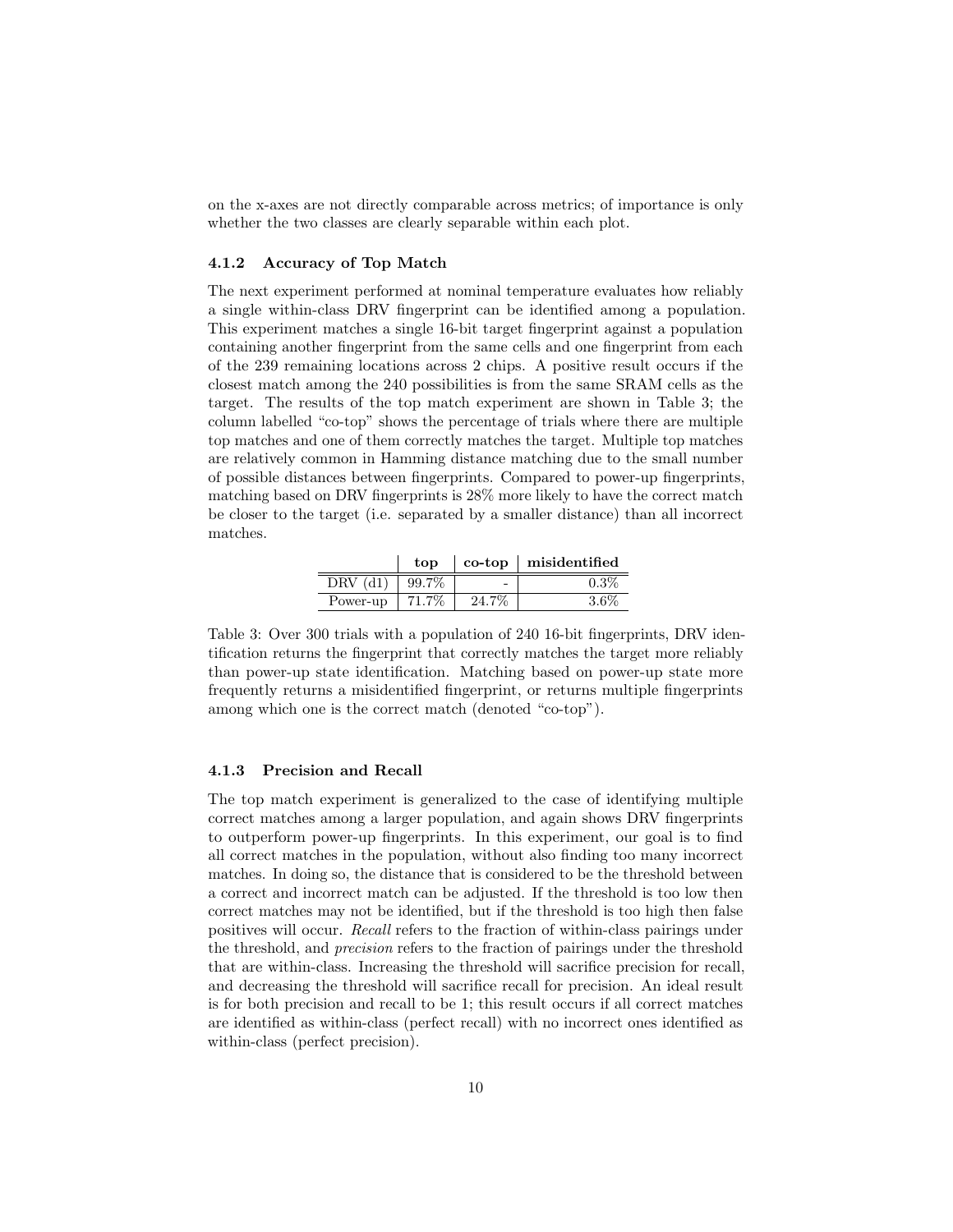

Figure 6: Within-class and between-class distances of 16-bit fingerprints. The upper plot uses DRV fingerprints with distance metric  $d_1$  from Eq. 3. The lower plot uses power-up fingerprints with Hamming distance as a metric.

The precision and recall plots of Fig. 7 are obtained by iterating the following procedure. One 16-bit segment of SRAM is chosen for identification. One fingerprint trial from this segment is chosen at random as the target, and it is matched against a population of 1019 fingerprints comprising 19 from the same SRAM segment (within-class pairings) and 1000 non-matching fingerprints (between-class pairings). The non-matching fingerprints are randomly selected among 20 trials from 239 other segments of SRAM<sup>3</sup> . The matching threshold is swept to find achievable precision-versus-recall tradeoffs, and each achievable tradeoff is a point in Fig. 7. The large number of tradeoff points in the plot is collected from multiple iterations of this procedure. The general trend is that DRV fingerprints produce better recall for a given precision, or better precision for a given recall compared to power-up fingerprints.



Figure 7: Tradeoff points of precision and recall for trials of DRV fingerprints are generally closer to the ideal result of perfect precision and recall.

<sup>3</sup>The 239 eligible 16-bit segments are the 119 remaining on the target's own chip, and all 120 such locations on the other device.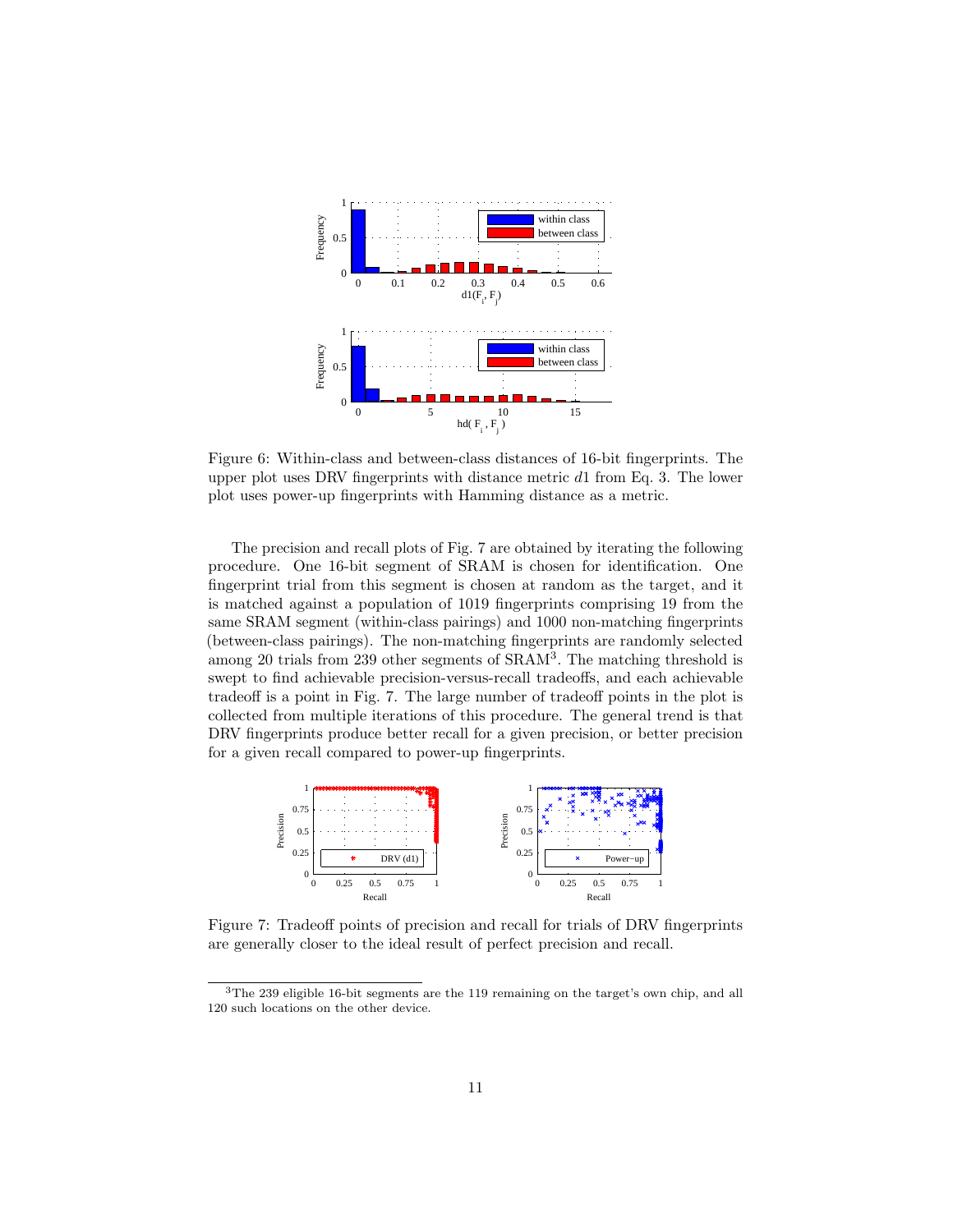#### 4.2 Impact of Temperature Variations

Given that DRV fingerprints would likely be used in real-world scenarios without precisely-controlled temperatures, a final experiment explores the impact of temperature on DRV fingerprints. This experiment is similar to the experiment of subsection 4.1.1, but the pairs of fingerprint observations used to generate the within-class distances are now made at different temperatures. The results are shown in Fig. 8. The increase of within-class distances across temperature implies a diminished reliability. To compensate for this, larger fingerprints (comprising more bits) may be needed for identification, and more robust error correcting codes may be needed in key-generation applications. If the increased within-class distances are due to a uniform shift in the DRVs of all cells, then a promising direction for future work would be to design a matching scheme that is insensitive to this type of uniform shift.



Figure 8: The line plots show within-class distances when one fingerprint observation is made at  $27°C$  and the second at  $27°C$ ,  $32°C$ , or  $40°C$ ; within-class distances increase with temperature, implying a diminished reliability. The bar plot shows between-class distances of 16-bit fingerprints taken at 27◦C. Because there does not exist a distance threshold that can separate the two classes when temperature is varied, it may be necessary to use larger fingerprints for reliable identification.

## 5 Related Works

A wide variety of PUFs and fingerprints based on custom or pre-existing integrated circuit components have been developed. The identifying features used by custom designs include MOSFET drain-current [10], timing race conditions [5], and the digital state taken by cross-coupled logic after a reset [20]. IC identification based on pre-existing circuitry is demonstrated using SRAM power-up state [8, 6], and physical variations of flash memory [14]. Lee et al. [9] derive a secret key unique to each IC using the statistical delay variations of wires and transistors across ICs. Bhargava et al. explore circuit-level techniques for increasing the reliability of SRAM PUFs [1]. An experimental evaluation of low-temperature data remanence on a variety of SRAMs is provided by Skorobogatov [19], and SRAM remanence in RFID has been studied by Saxena and Voris as a limitation to SRAM-based true random number generation [18].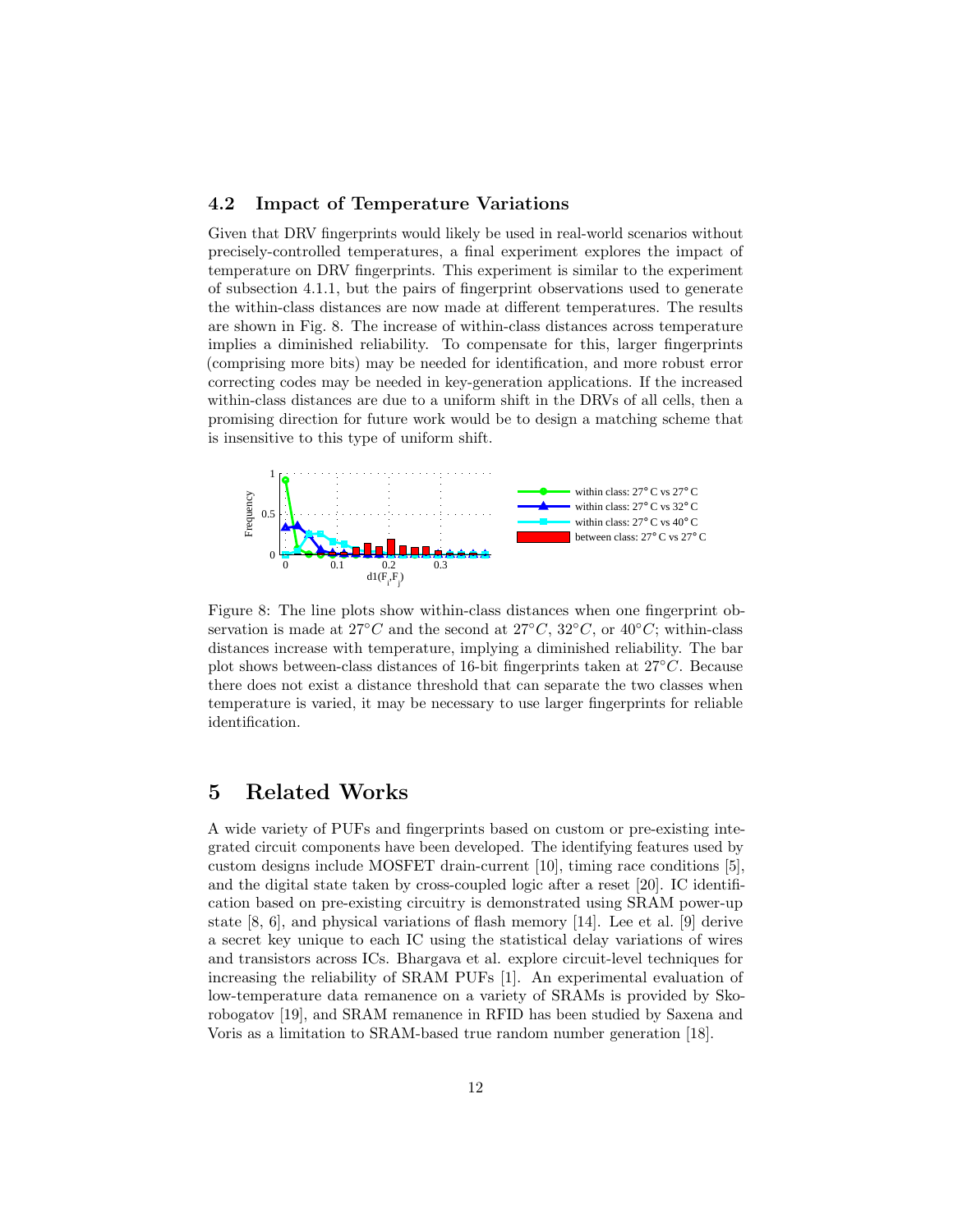Previous works [23, 17] have used error correction to construct secret keys from noisy PUF sources; however, this is expensive in terms of gates and other resources. To give an idea of the cost of error correction, BCH codes previously used with PUFs include one to correct 21 errors among 127 raw bits in creating a 64-bit key [21], and to correct 102 errors among 1023 raw bits in creating a 278-bit key [6]. The work of Guajardo et al. [6] uses a derivative of power-up SRAM state as a secret key; however, it requires an error correction code and imposes SRAM space overhead. Maes et al. [11] introduce an SRAM helper data algorithm to mask unreliable bits using low-overhead post-processing algorithms. Recently, Yu et al. [26] proposed a method of error correction for PUFs using a new syndrome coding scheme to minimize the information leaked by the error correction codes, and Hiller et al. extend this approach for SRAM PUFs [7]. Van Herrewege et al. [24] have designed a new lightweight authentication scheme using PUFs that does not require the reader to store a large number of PUF challenge and response pairs.

Given the low cost of the several bytes of SRAM that are used for DRV fingerprinting, a relatively significant practical cost may be associated with the generation of the test voltages for characterizing the DRVs. Emerging devices such as computational RFIDs [16] can use software routines to extract DRVs, but as contactless devices they must generate all test voltages on-chip. On-chip dynamic control of SRAM supply voltage is assumed in the low-power literature at least since work on drowsy caches [3]. Supply voltage tuning has also been applied with canary cells to detect potential SRAM failures, and as a postsilicon technique to compensate for process variation and increase manufacturing yields [12].

## 6 Conclusions and Future Works

This work has demonstrated that SRAM DRV fingerprints are static identifiers of a device, and it has presented a simple characterization procedure and matching algorithms to use them as such. DRV fingerprints are similar to previously demonstrated power-up fingerprints, but they provide a more informative nonbinary identifier of each cell. As a result of this, DRV fingerprints are identified up to 28% more reliably than are power-up fingerprints.

The practical limits of DRV fingerprint performance and reliability should be explored further. Within the constraints of acceptable precision, the runtime of the characterization procedure can be reduced by increasing the voltage step size  $\Delta$  and reducing the time  $t_{wait}$  spent at each voltage (Eq. 1). An expanded evaluation could investigate the reliability of DRV fingerprints across a larger variety of devices and a range of environmental conditions. A high reliability could make DRV fingerprints suitable as a basis for key-generation with lightweight error correcting codes.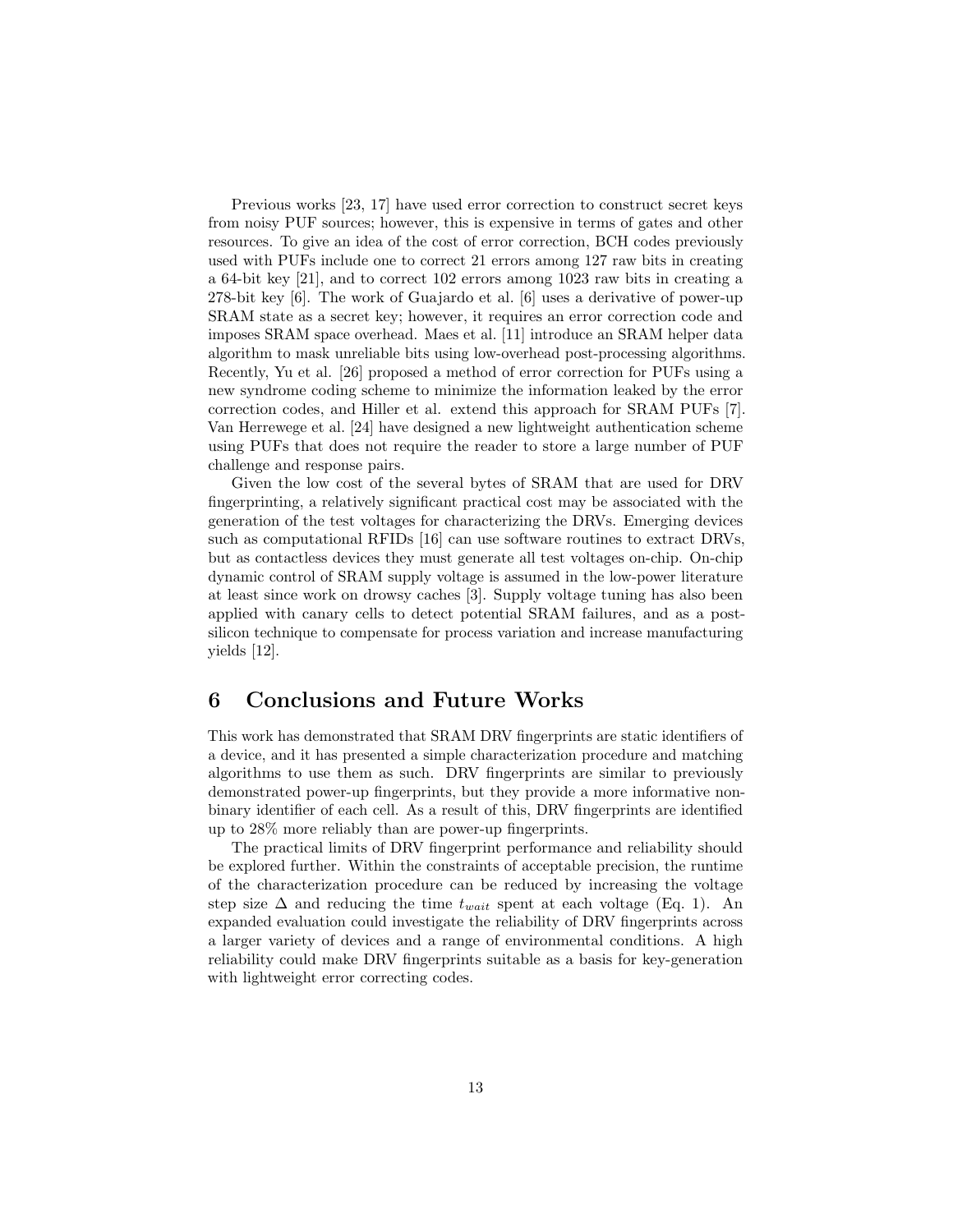## Acknowledgments

This research is supported by NSF grants CNS-0964641, CNS-0923313, CNS-0845874, and SRC task 1836.074. Additionally, this research was supported in part by the Gigascale Systems Research Center, one of six research centers funded under the Focus Center Research Program (FCRP), a Semiconductor Research Corporation entity. Any opinions, findings, and conclusions or recommendations expressed in these materials are those of the authors and do not necessarily reflect the views of the sponsors.

## References

- [1] Bhargava, M., Cakir, C., and Mai, K. Reliability enhancement of bi-stable PUFs in 65nm bulk CMOS. International Symposium on Hardware-Oriented Security and Trust (2012).
- [2] Cabe, A. C., Qi, Z., and Stan, M. R. Stacking SRAM banks for ultra low power standby mode operation. In Design Automation Conference (June 2010).
- [3] Flautner, K., Kim, N., and Martin, S. Drowsy caches: simple techniques for reducing leakage power. International Symposium on Computer Architecture (2002).
- [4] Gassend, B. Physical Random Functions. Master's thesis, MIT, USA, 2003.
- [5] Gassend, B., Clarke, D., and Van Dijk, M. Silicon physical random functions. In Proceedings of the IEEE Computer and Communications Society (2002).
- [6] Guajardo, J., Kumar, S., Schrijen, G., and Tuyls, P. FPGA intrinsic PUFs and their use for IP protection. Cryptographic Hardware and Embedded Systems (2007).
- [7] Hiller, M., Merli, D., Stumpf, F., and Sigl, G. Complementary IBS: Application specific error correction for PUFs. International Symposium on Hardware-Oriented Security and Trust (2012).
- [8] Holcomb, D. E., Burleson, W. P., and Fu, K. Power-up SRAM state as an identifying fingerprint and source of true random numbers. IEEE Transactions on Computers (2009).
- [9] Lee, J., Lim, D., Gassend, B., Suh, G., van Dijk, M., and Devadas, S. A technique to build a secret key in integrated circuits for identification and authentication applications. In 2004 Symposium on VLSI Circuits. Digest of Technical Papers. (June 2004), pp. 176 – 179.
- [10] LOFSTROM, K., DAASCH, W., AND TAYLOR, D. IC identification circuit using device mismatch. In IEEE International Solid-State Circuits Conference. Digest of Technical Papers. (2000), pp. 372 –373.
- [11] Maes, R., Tuyls, P., and Verbauwhede, I. Low-Overhead Implementation of a Soft Decision Helper Data Algorithm for SRAM PUFs. Cryptographic Hardware and Embedded Security (2009).
- [12] Nourivand, A., Al-Khalili, A. J., and Savaria, Y. Postsilicon Tuning of Standby Supply Voltage in SRAMs to Reduce Yield Losses Due to Parametric Data-Retention Failures. IEEE Transactions on Very Large Scale Integration (VLSI) Systems, 1 (2011), 29–41.
- [13] Omega Engineering, I. OSXL450 Infrared Non-Contact Thermometer Manual.
- [14] Prabhu, P., Akel, A., Grupp, L., Yu, W., Suh, G., Kan, E., and Swanson, S. Extracting Device Fingerprints from Flash Memory by Exploiting Physical Variations. Proceedings of the 4th International Conference on Trust and Trustworthy Computing (2011).